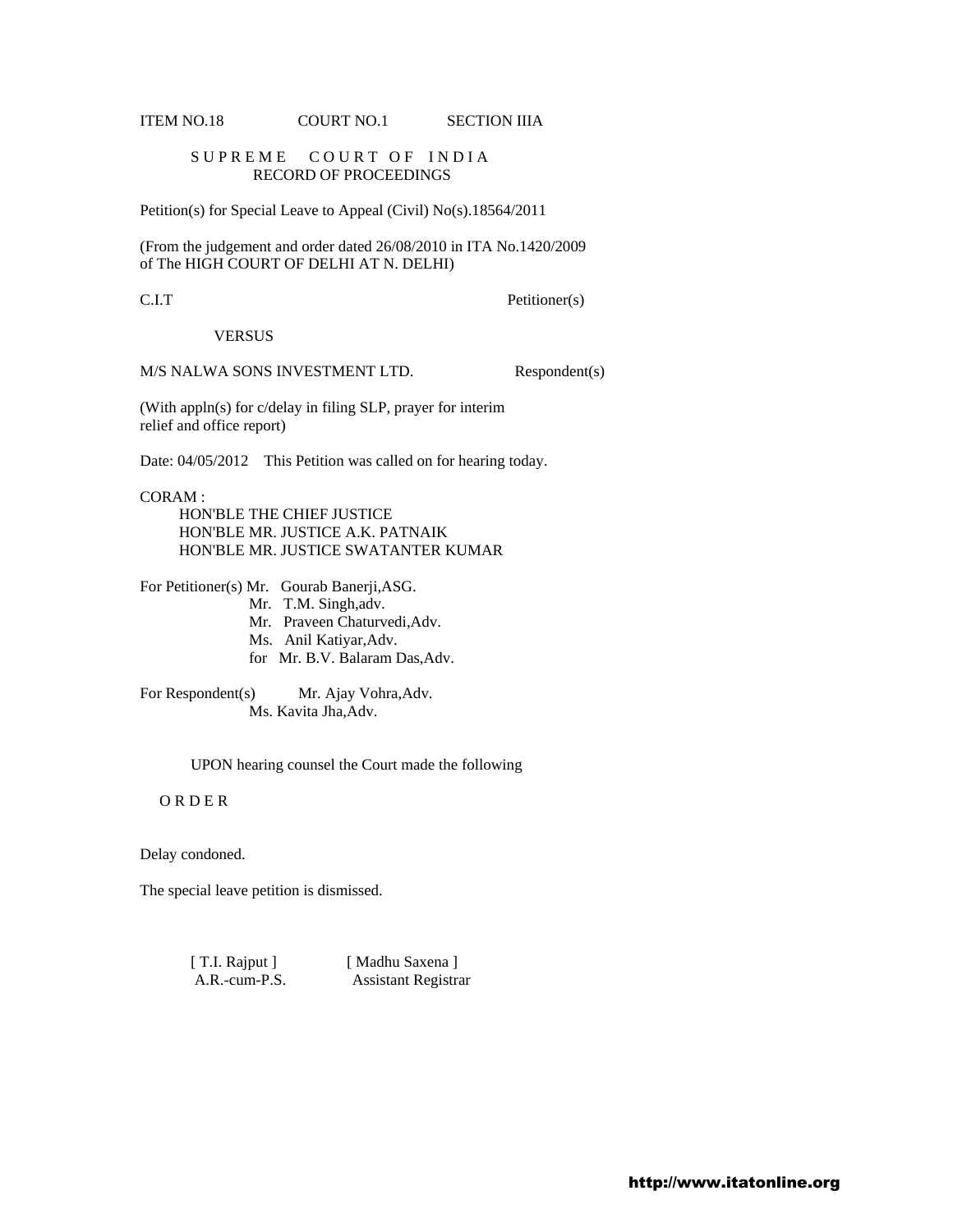## **Reportable**

## **\* IN THE HIGH COURT OF DELHI AT NEW DELHI**

## + **ITA No. 1420/2009**

Judgment reserved on: August 3, 2010. Judgment delivered on: August 26, 2010

**Commissioner of Income Tax ..... Appellant**  Through: Ms. Prem Lata Bansal, Advocate.

Versus

**M/s. Nalwa Sons Investments Ltd. ..... Respondent** Through: Mr. Ajay Vohra and Ms. Kavita Jha, Advocates.

## **CORAM:**

## **HON'BLE MR. JUSTICE A.K. SIKRI HON'BLE MS. JUSTICE REVA KHETRAPAL**

- 1. Whether reporters of local papers may be allowed to see the judgment?
- 2. To be referred to the Reporter or not?
- 3. Whether judgment should be reported in Digest?

# **A.K. SIKRI, J.**

1. In this appeal, we are concerned with the penalty proceedings initiated by the Assessing Officer in respect of the assessment year 2001-02. For the said assessment year the respondent-assessee had filed return declaring loss at Rs.43.47 crores. Thereafter, the revised return exhibiting the income at Rs.3,86,82,128/- was filed under the provisions of Section 115JB of the Income Tax Act, 1961 (for short "the Act'). The assessment order was framed by the Assessing Officer

*ITA No. 1420/2009 Page 1 of 18*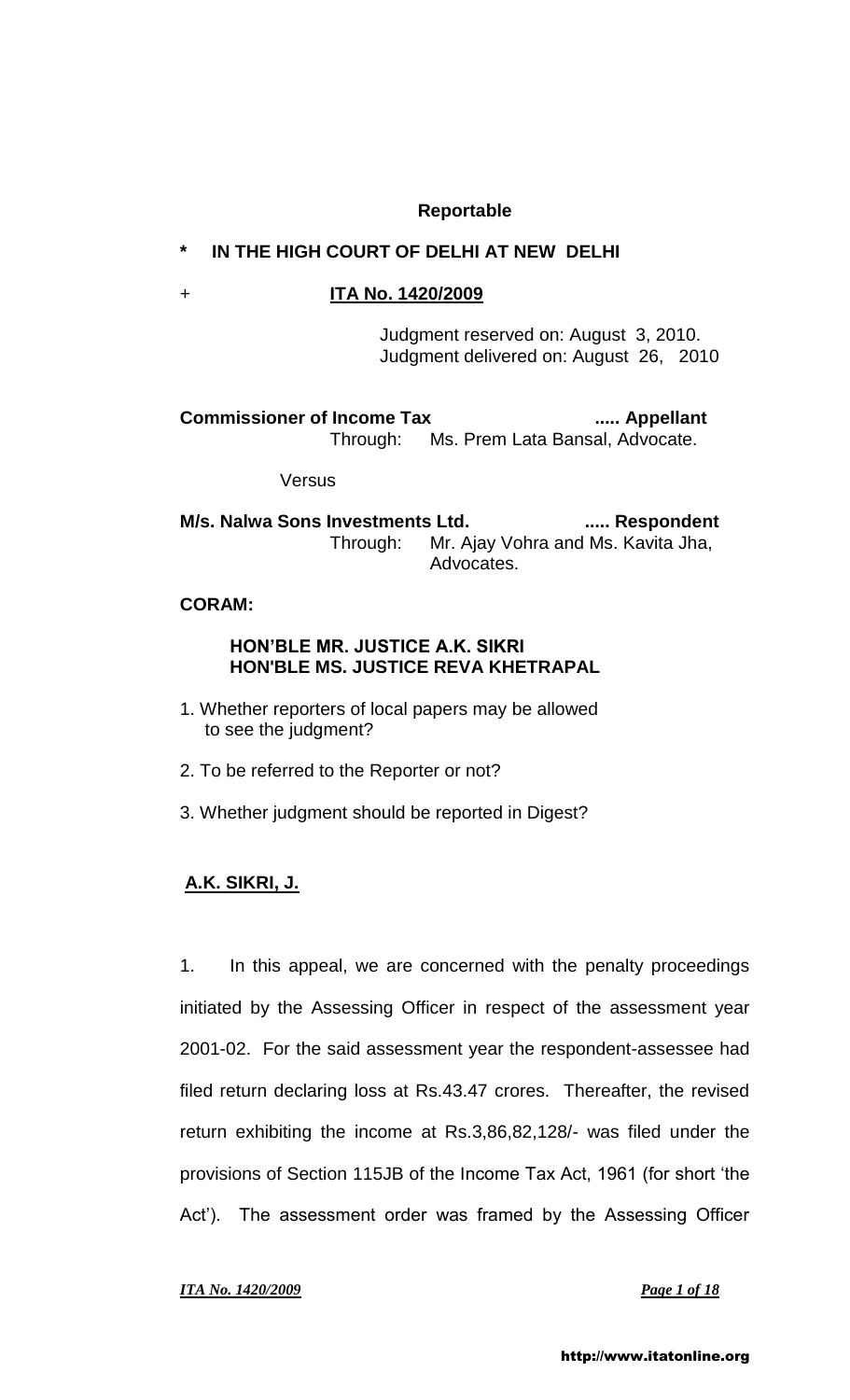under Section 143(3) at a loss of Rs.36.95 crores as per normal provisions and at book profits at Rs.4,01,63,180/- under Section 115 JB of the Act. While doing so, various additions were made by the Assessing Officer including the following: -

> a. In so far the claim of depreciation is concerned, the Assessing Officer disallowed the depreciation to the extent of Rs.32,51,906/-.

> b. The addition towards the provident fund of Rs.3,030/- treating the same as income, was also made on the ground that this contribution was made belatedly by the assessee.

> c. The Assessing Officer also disallowed deduction under Section 80HHC of the Act on the ground that the assessee had not adjusted the loss incurred on manufactured and traded goods exported out of India against incentives and had claimed deduction under Section 80HHC of the Act on 90% of the incentives.

2. These additions were upheld by the CIT (A) as well.

3. While drawing the assessment order, the Assessing Officer also directed that the penalty proceedings be initiated against the assessee by issuing a show cause notice under Section 271 (1) (c) of the Act. The show cause notice was thus given to the respondent-assessee, who submitted its reply thereto. However, the Assessing Officer was not convinced with the reply and thus, passed the order dated  $28<sup>th</sup>$ September, 2007 imposing a penalty of Rs. 90,97,415/- in respect of the aforesaid three additions holding that the assessee had furnished

*ITA No. 1420/2009 Page 2 of 18*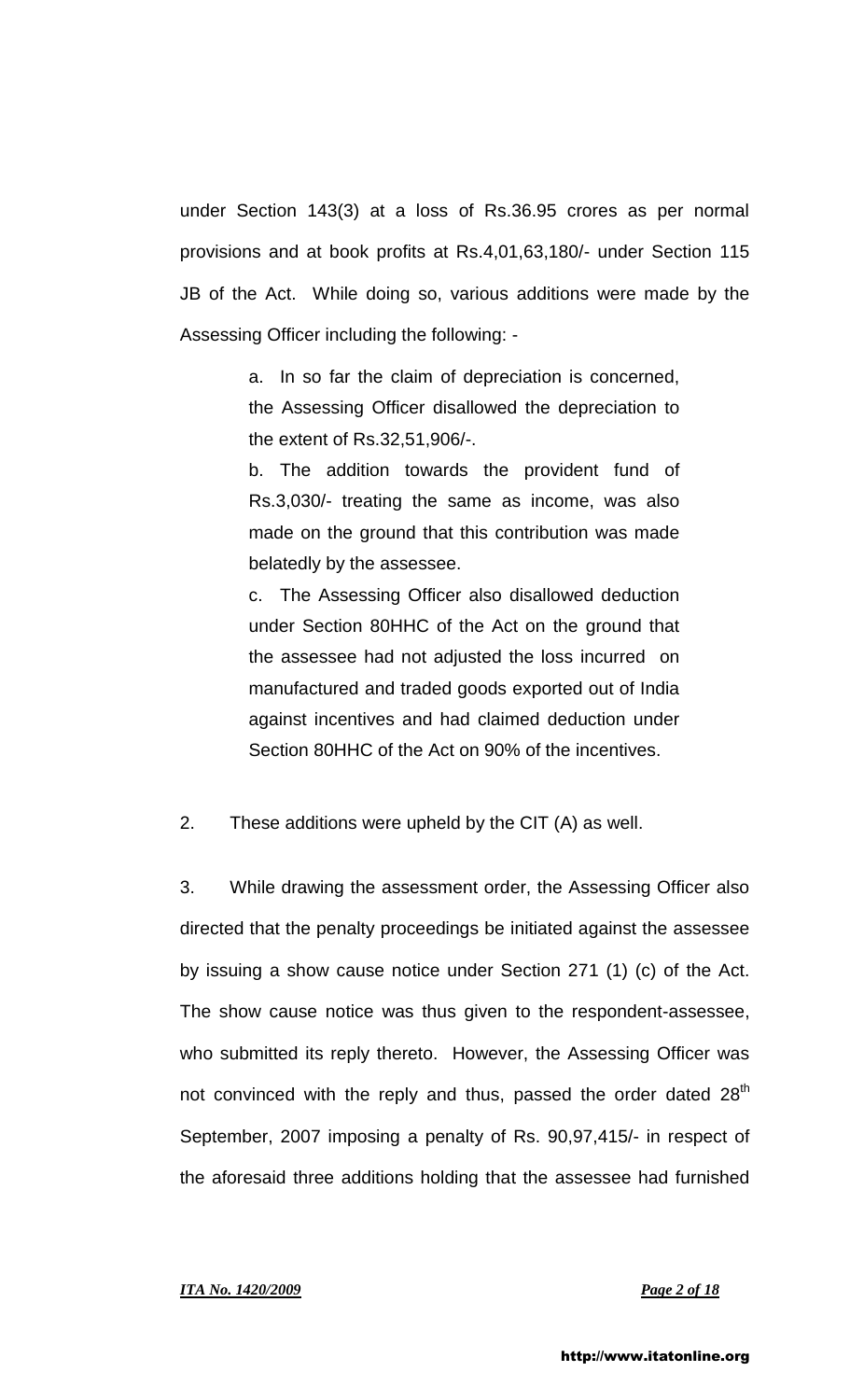inaccurate particulars of the income which fell within the purview of the Section 271 (1) (c) of the Act and Explanation 1 thereto.

4. The assessee preferred an appeal there against, which was allowed by the CIT (A), who set aside the penalty order. The Income Tax Appellate Tribunal has affirmed the order of the CIT (A) maintaining that no penalty could have been imposed upon the assessee under the given circumstances. It is in this backdrop that the present appeal is preferred under Section 260A of the Act.

5. In so far as the addition of Rs.3,030/- towards the provident fund account is concerned, the CIT (A) as well as the ITAT held that the claim for deduction on this account was debatable. It was not disputed that all the payments were made. They were made beyond the due date. Actually, the learned counsel for the Revenue states that this amount was not paid at all. It is not necessary to go into this controversy having regard to the meager amount involved, and therefore, it is not necessary to interfere with the order of the Tribunal in so far as the setting aside of the penalty on this account is concerned.

6. As far as the claim of the assessee under Section 80HHC of the Act is concerned, the explanation of the assessee was that after taking into account the loss in trading goods and loss in manufacturing goods there was a negative figure and, accordingly, relying on the judgment of the Bombay High Court in the case of *IPCA Laboratories vs. DCIT*

*ITA No. 1420/2009 Page 3 of 18*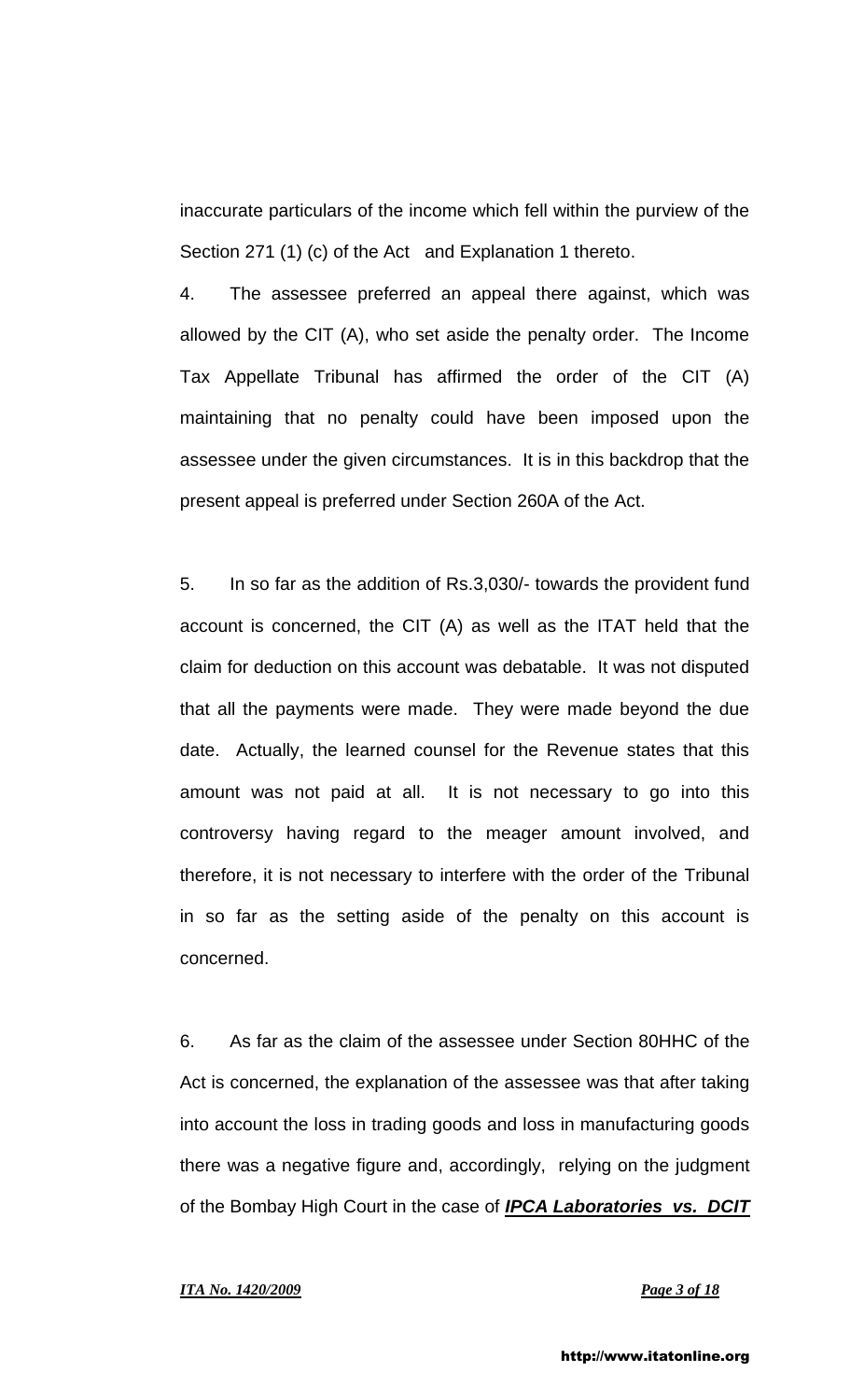*251 ITR 451*, the Assessing Officer held that it was not entitled to any deduction under Section 80HHC. Whether the deduction under Section 80HHC of the Act can be allowed or not was a debatable issue as there were judgments of other High Courts as per which under these circumstances, deductions under Section 80 HHC of the Act were permissible. In these circumstances, when the law on this issue had not been authoritatively determined and crystallized and two opinions prevailed at that time, penalty under Section 271 (1) (c) could not be imposed. The Tribunal, in support of this proposition has relied upon the judgment in *CIT vs. International Audio Visual Company 288 ITR 570*. Therefore, we do not find any error in the orders of the CIT (A) as well as the ITAT deleting the penalty on that score.

7. Coming to the imposition of the penalty on disallowance of depreciation, the assessee had claimed depreciation on certain plants and machinery in respect of which book entry was made on 31<sup>st</sup> March, 2001. When the Assessing Officer took note of the aforesaid fact, he put a specific query to the assessee to explain as whether these machineries were put to use for business purposes during the year under consideration, and a show cause notice was also issued as to why the claim of depreciation on the said plant and machinery be not rejected as these assets were not put to use for business purpose during the year under consideration. The assessee had replied that all the assets were put to use and hence the depreciation on all these assets be allowed in full. The assessment order further reveals that

*ITA No. 1420/2009 Page 4 of 18*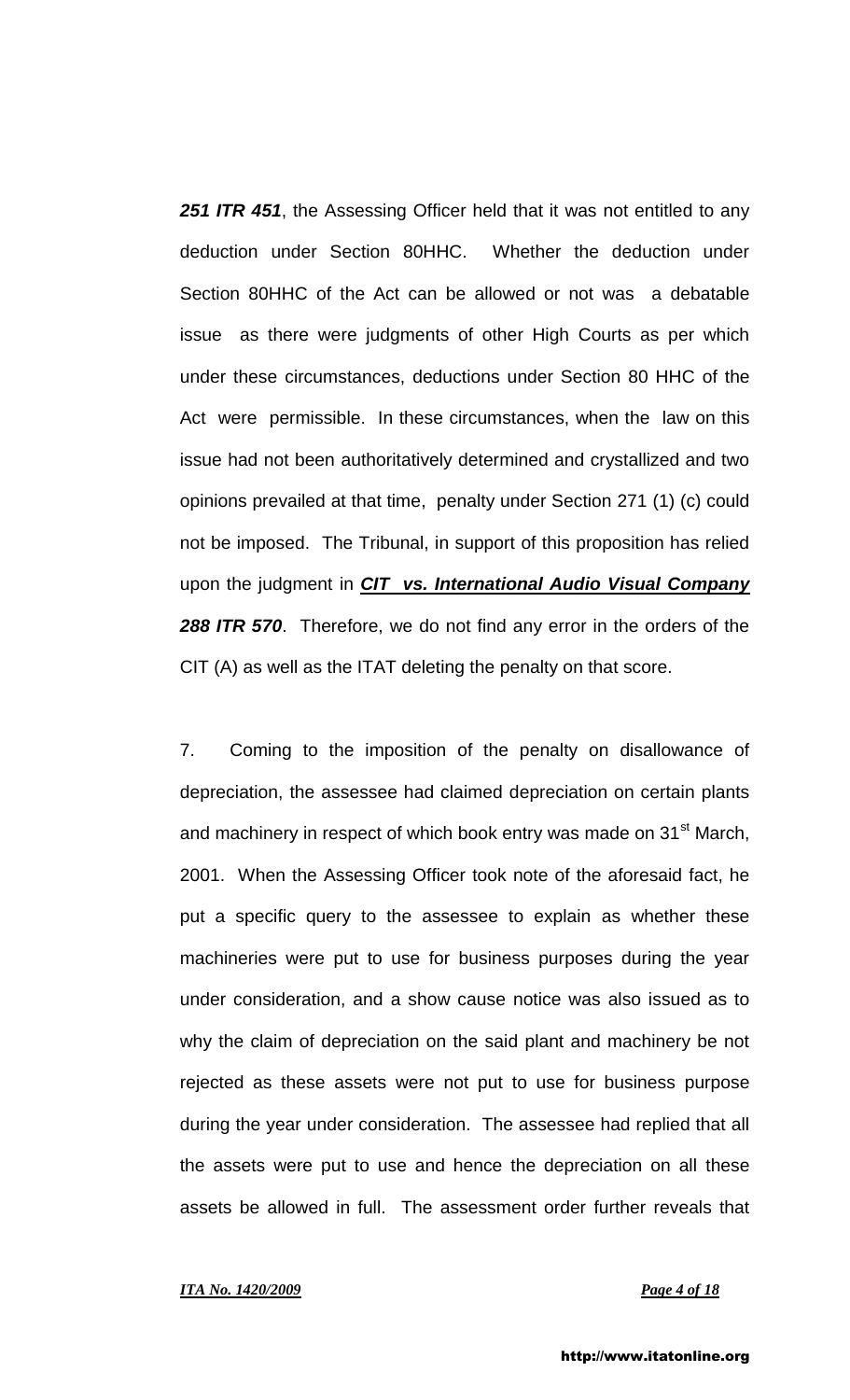during the course of hearing the assessee was specifically asked to produce the supporting evidence including records etc. to prove their claim. However, the assessee could not produce any evidence. From this, the Assessing Officer concluded that the machineries, which were shown to have been brought on record on 31<sup>st</sup> March, 1997 only, had not put to use at all during the relevant assessment year. For this reason, the claim of depreciation on this machinery was not allowable. It was under these circumstances, the Assessing Officer had disallowed the depreciation to the extent of Rs.32,51,906/-. On this premise, the Assessing Officer, in the penalty proceedings, took the view that the assessee had furnished inaccurate particulars, and had tried to claim the depreciation by misleading the authorities even when such a claim was not permissible in law. Thus, he imposed the penalty on this account.

8. The order of the CIT (A) would demonstrate that the penalty on this account is also set aside by relying upon its earlier order dated  $15<sup>th</sup>$ May, 2007 in respect of the assessment year 1999-2000. The portion of that order dated  $15<sup>th</sup>$  May, 2007 is extracted by the CIT (A) and it reads as under: -

> "Without prejudice to this, even on the merit the books of accounts of the appellant company and stores consumption record suggest clearly that the building and plant & machinery under consideration was not put to use only on 19.3.1998 but it was a continuous process. Certain claim if made regarding any expenditure/allowance in the bona fide manner, which is disallowed by the A.O., does not prove itself that it was a clear case of furnishing of the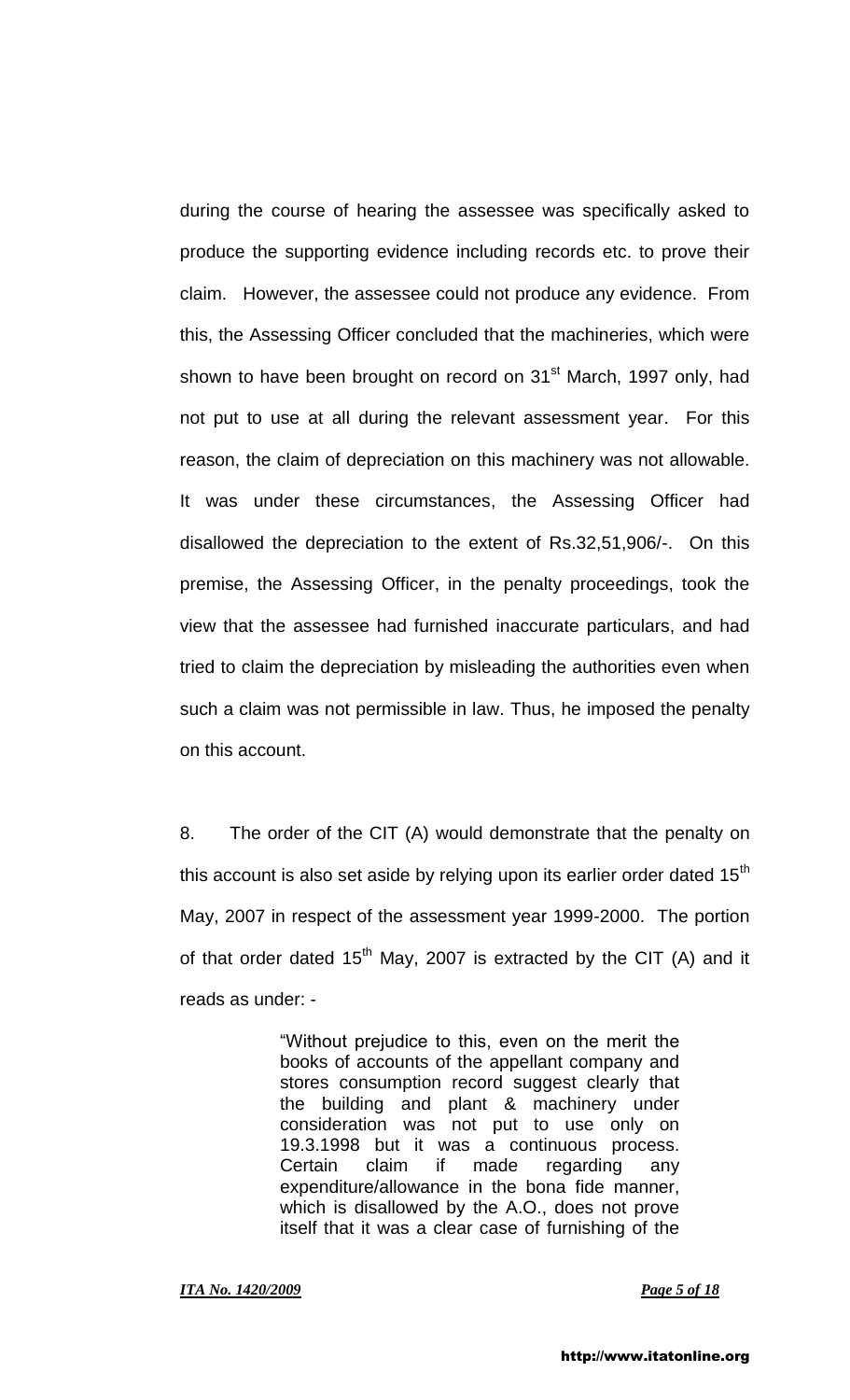inaccurate particulars of income. Confirming the disallowance of any claim like depreciation by the appellate authority and confirming addition u/s 43B in itself does not prove that it was a proved case of furnishing of the inaccurate particular of income. Fact remains that in the penalty proceedings, the A.O. has not independently established that the appellant company has furnished inaccurate particulars of income. With this discussion, a penalty levied by the A.O. of Rs.26,68,625/- is hereby cancelled."

9. The CIT (A) was, therefore, of the opinion that as the facts in this year were also the same, there was no reason to differ with the finding as recorded in the earlier order and deleted the penalty. The CIT (A) also observed that even on merits, such a penalty was not leviable and rather there was no need of adjudication because the same disallowance had not been considered while computing the income of the assessee under Section 115JB Of the Act.

10. It is pointed out by Ms. Bansal, the learned counsel for the appellant-Revenue that the reliance placed on the order dated  $15<sup>th</sup>$ May, 2007 in respect of the assessment year 1999-00 was totally misconceived. She read out the aforesaid extracted portion of that order and drew our attention to the fact that in that order, the CIT (A) was concerned with the stores consumption. However, in this year no such record was produced. On the contrary, submitted the learned counsel, in so far as this assessment year is concerned, the order of the Assessing Officer would clearly reveal that it was a case of plant and machinery which was, as per books of accounts, bought on 31<sup>st</sup> March, 2001 and there could not have been any question of using the

## *ITA No. 1420/2009 Page 6 of 18*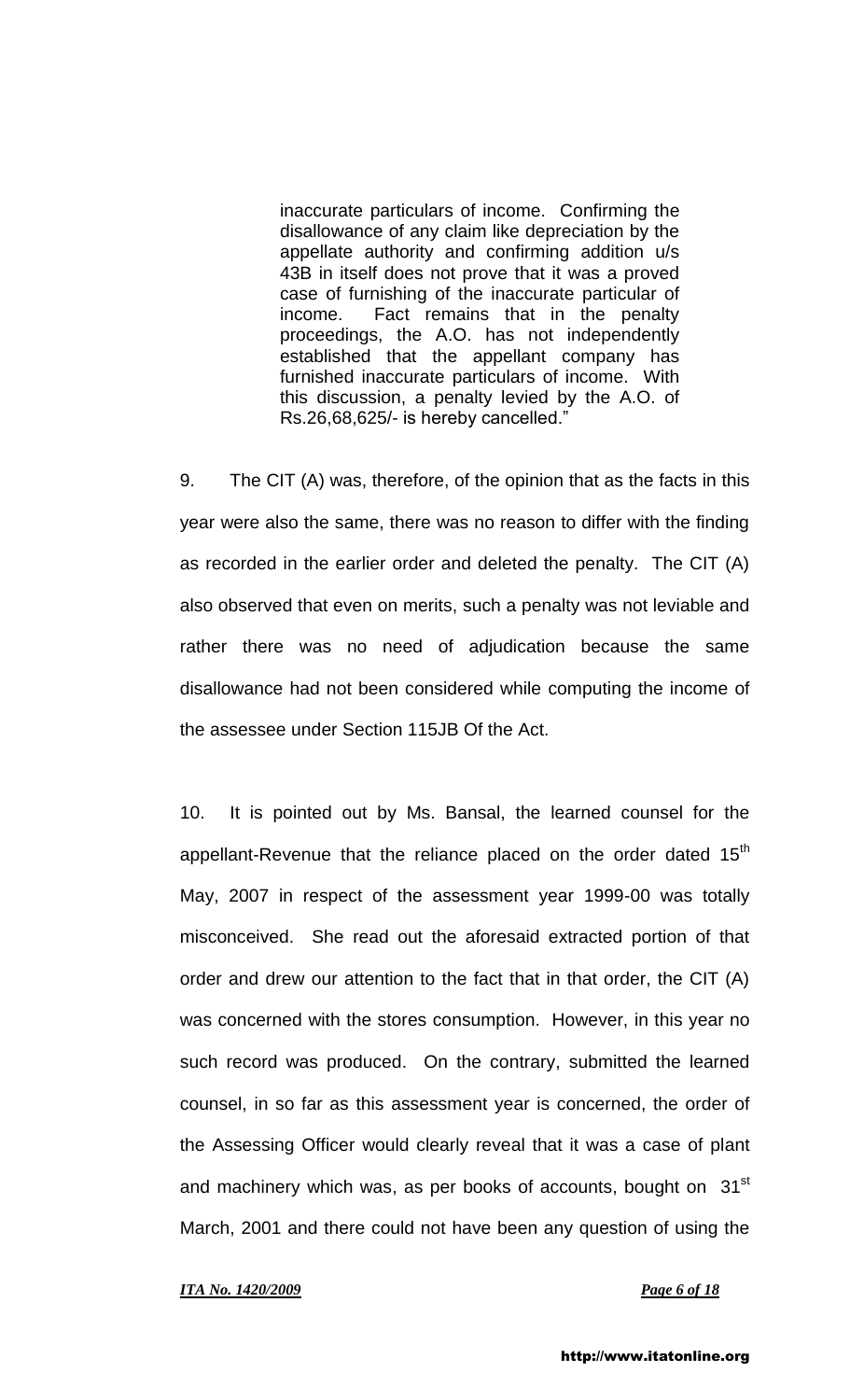said machinery in that year. She further argued that the depreciation was disallowed on the specific ground that the assessee could not produce any evidence of its user during the year. She argued that this aspect has not been dealt with by the CIT (A) at all in the impugned order. Likewise, Ms. Bansal pointed out that the Income Tax Appellate Tribunal has also totally ignored the aforesaid aspect. The ITAT has simply noted the contention of the assessee that the machinery was not purchased on the last date but it was issued from the stores and was accounted for on the last date of the financial year, and that there was no dispute about the purchase of the machinery, and on that basis the ITAT observed that it was not the case of the Revenue that bogus claim of depreciation was made by the assessee.

11. We find that the submission of Ms. Bansal to this extent appears to be correct. The reason which prompted the Assessing Officer to take steps to impose penalty against the assessee was that though the assessee had bought the concerned machinery only on the last day of the year in respect of which book entry was made on  $31<sup>st</sup>$  March, 2001, it still claimed the depreciation which could be claimed only if the machinery was put to use for the purpose of business during the year under consideration. Even when the assessee was specifically asked to produce the supporting evidence including records to prove that it had used the machinery in the relevant year, the assessee could not give any evidence. Claim for depreciation qua that machinery was rejected on this ground. It thus becomes clear that the assessee had

## *ITA No. 1420/2009 Page 7 of 18*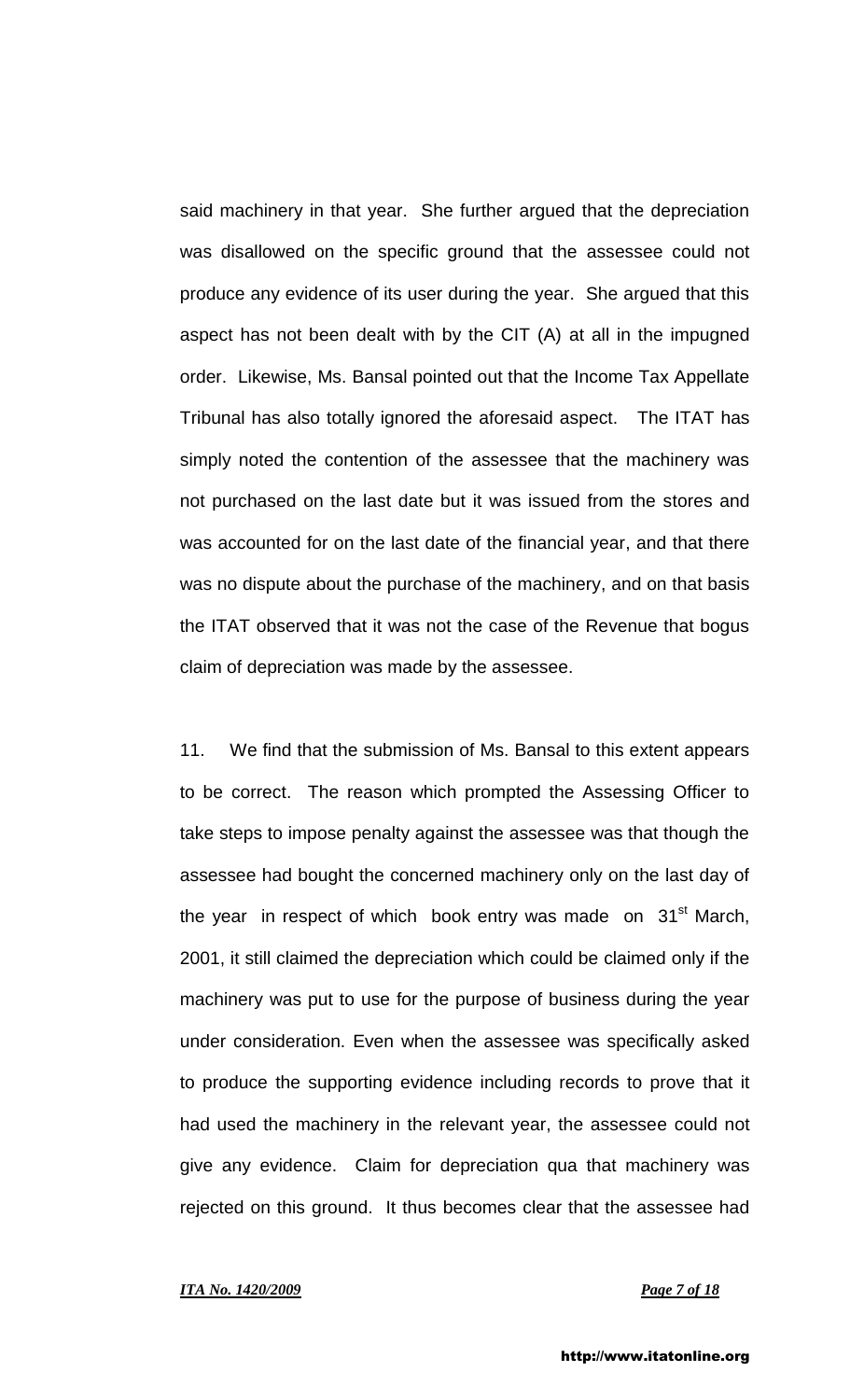claimed the depreciation on the said machinery projecting that it had used the machinery which, turned out to be false. Neither the CIT (A) nor ITAT looked into the matter from the proper perspective and rather scuttled the real issue by deleting the penalty.

12. Mr. Vohra, the learned counsel appearing for the assessee, however, gave a totally a different twist to the matter by predicating his submission on Section 115JB of the Act. His contention was that as per Explanation 4 of Section 271 (1) (c) of the Act, the penalty is levied with respect to the amount of tax sought to be evaded. According to him since the amount of tax had been paid by the assessee under Section 115JB of the Act, no penalty could be levied in respect of the additions/disallowances made by the A.O.

13. Before we proceed to take note of further argument on this point, we reproduce the relevant provision of Section 271 (1) (c) of the Act:-

## **"271. Failure to furnish returns, comply with notices, concealment of income, etc.**

(1) If the Assessing Officer or the Commissioner (Appeals) or the Commissioner in the course of any proceedings under this Act, is satisfied that any person-

xxx xxx xxx xxx

(c) has concealed the particulars of his income or furnished inaccurate particulars of such income, or

xxx xxx xxx xxx xxx

He may direct that such person shall pay by way of penalty,-

xxx xxx xxx xxx xxx

*ITA No. 1420/2009 Page 8 of 18*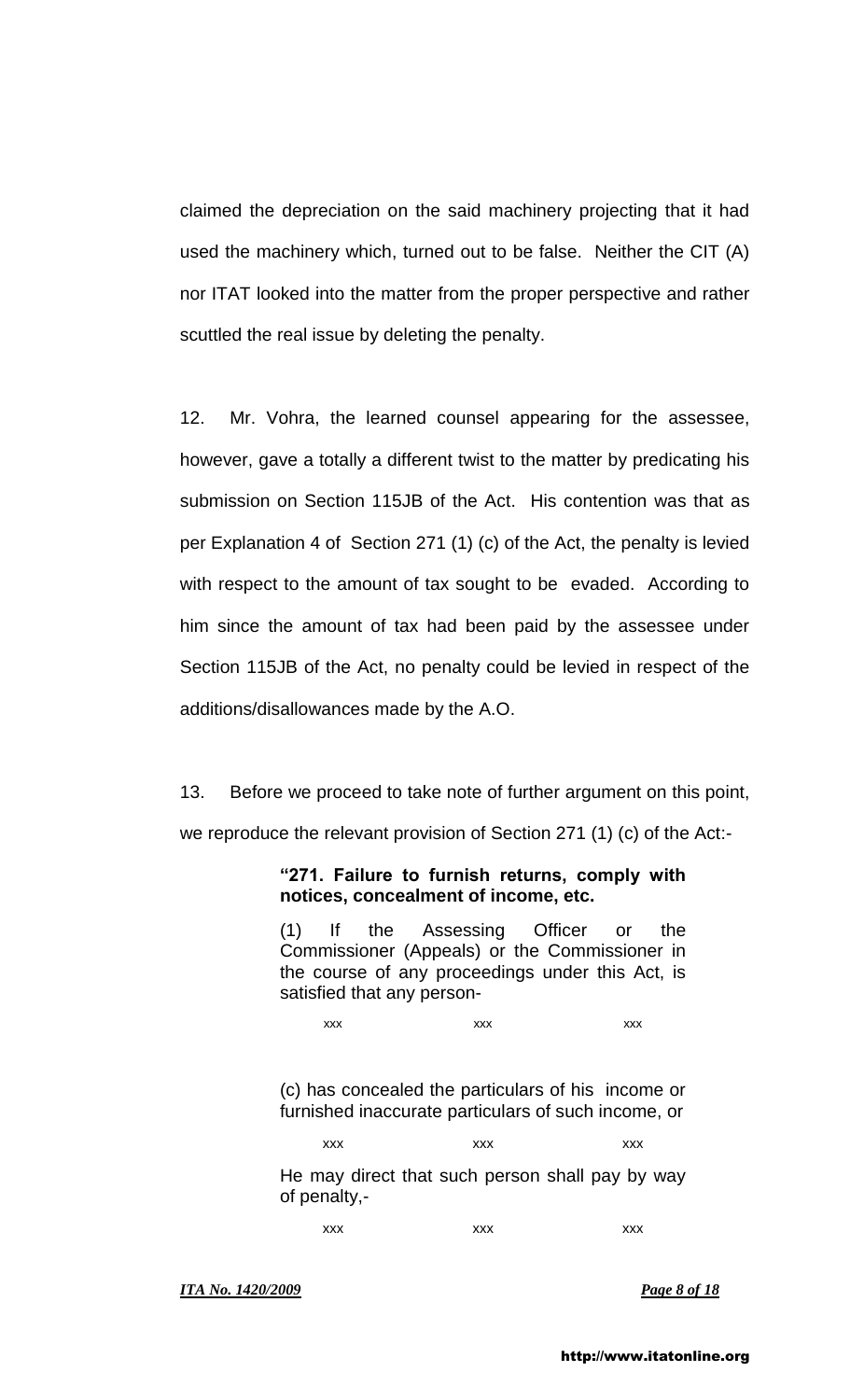(iii) in the cases referred to in clause (c) or clause (d), in addition to tax, if any, payable by him, a sum which shall not be less than, but which shall not exceed three times, the amount of tax sought to be evaded by reason of the concealment of particulars of his income or fringe benefits or the furnishing of inaccurate particulars of such income or fringe benefits.

xxx xxx xxx xxx xxx

Explanation4- For the purposes of clause (iii) of this sub-section , the expression "the amount of tax sought to be evaded"-

(a) In any case where the amount of income in respect of particulars have been concealed or inaccurate particulars have been furnished has the effect of reducing the loss declared in the return or converting that loss into income, means the tax that would have been chargeable on the income in respect of which particulars have been concealed or inaccurate particulars have been furnished had such income been the total income;

(b) In any case to which Explanation 3 applies, means the tax on the total income assessed as reduced by the amount of advance tax, tax deducted at source, tax collected at source and self-assessment tax paid before the issue of notice under Section 148;

(c) In any other case, means the difference between the tax on the total income assessed and the tax that would have been chargeable had such total income been reduced by the amount of income in respect of which particulars have been concealed or inaccurate particulars have been furnished

 $\begin{array}{ccc} \mathsf{xxx} & \mathsf{xxxx} \end{array}$ 

14. Mr. Vohra argued that even if the penalty was to be imposed on the alleged concealment of income by the assessee or in respect of income in which inaccurate particulars have been furnished, the quantum of penalty is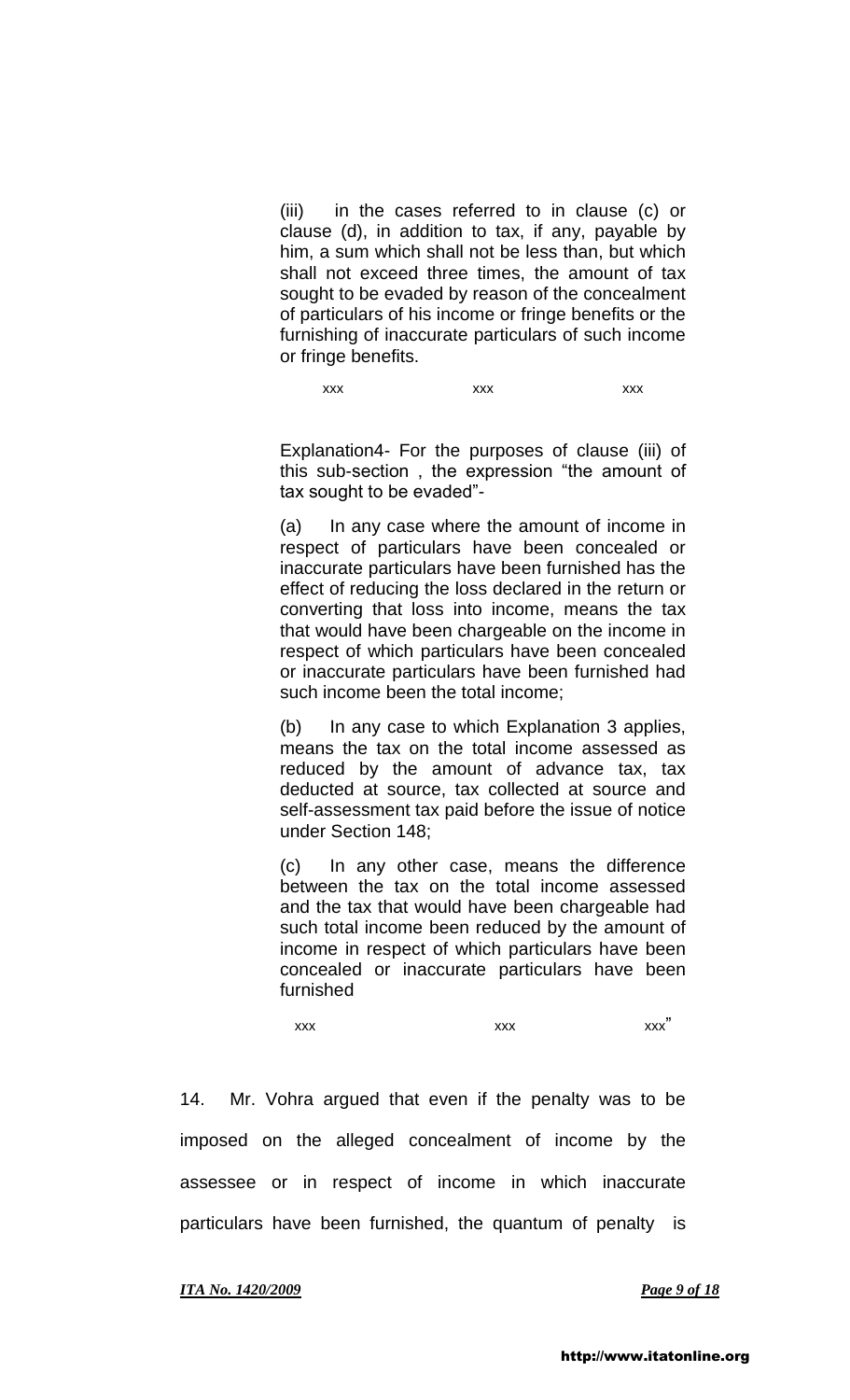quantified with reference to the amount of tax sought to be evaded. His explanation was that the tax sought to be evaded would be the difference between the tax due on the income assessed and the tax that would have been chargeable had such total income been reduced by the amount of concealed income**.** Thus, the penalty is levied on the basis of tax on the difference between the income assessed and the income returned.

15. On this principle, the penalty could not be imposed in the present case as the assessee had paid the tax at deemed income under Section 115 JB of the Act, which income was more than the income assessed as per normal procedure. The Scheme of the Act is that if the tax payable under normal procedure is higher, such amount is taxable income of the appellant; otherwise book profits are deemed as the total income of the assessee in terms of Section 115 JB of the Act. He thus submitted that once 'book profits' are, by a legal fiction, deemed to be total income of the assessee, such deeming fiction must be taken to its logical conclusion. As a necessary corollary, in such a case where income of an assessee company is finally assessed at "book profits" by deeming the same to be total income of the assessee, penalty imposable under Section 271(1) (c) of the Act could only be levied in respect of any adjustment/addition/disallowance made while computing such 'book profits'. In such a situation, the

*<i>ITA No. 1420/2009* Page 10 of 18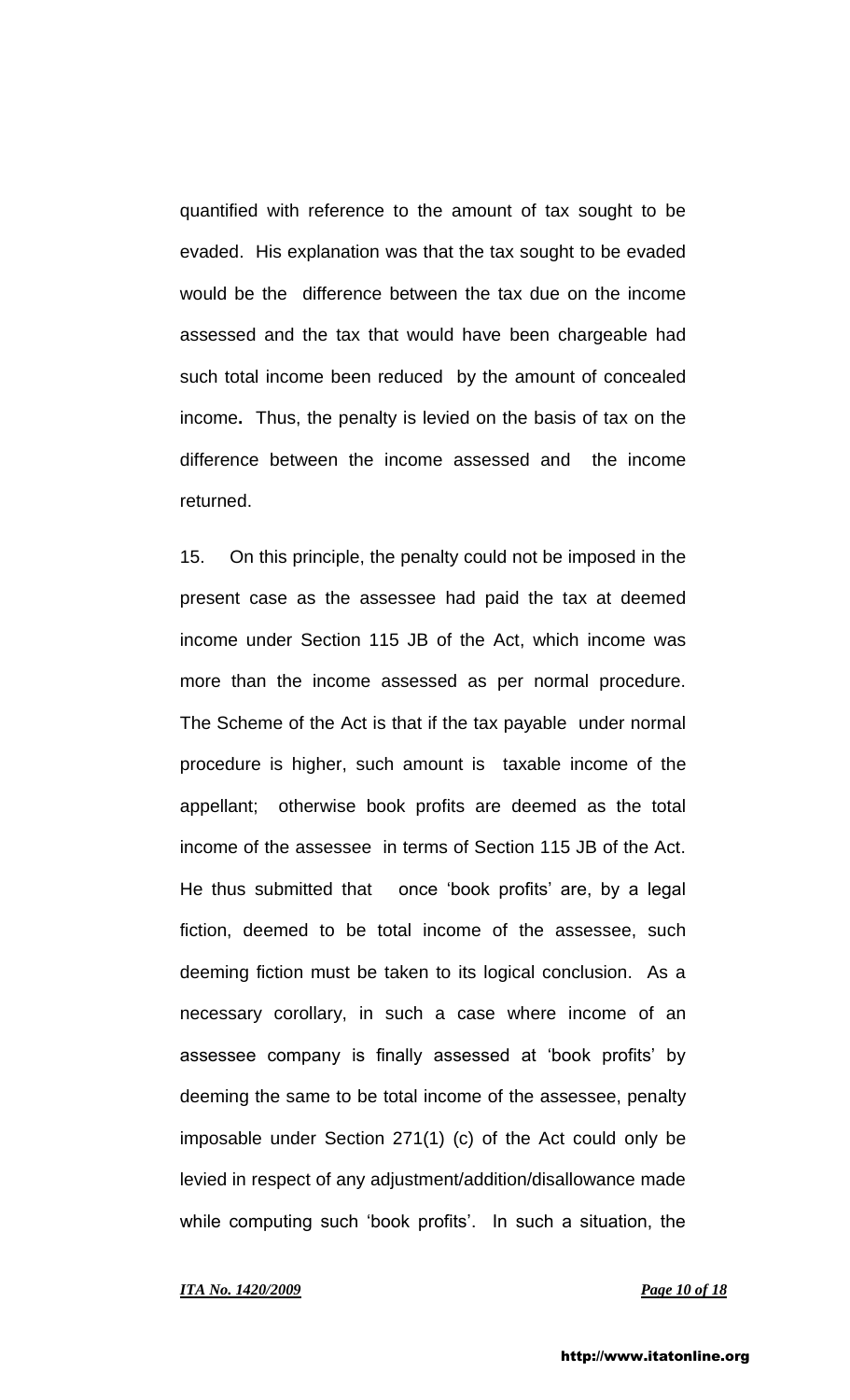revenue cannot be allowed to impose penalty with reference to the additions/ disallowances made while computing normal income since such income pales into insignificance, both for the purpose of imposition of tax and all logical consequences following thereon.

16. In nut shell, his submission was that when the tax was imposed and calculated under the Act on the deemed income under Section 115JB of the Act, for the purposes of the imposition of penalty the department could not revert back to the normal income as it would lead to an absurd situation of two different incomes of the same person for the same assessment year. Further more, when the income tax is paid on the "book profits" by a legal fiction, such legal fiction has to be taken to its logical conclusion. He referred to the following decisions in support of his submissions:-

- **(i) A.S. Glittre Vs. CIT, 225 ITR 739 @ 744**
- **(ii) M. Venugoal Vs. Divisional Manager, LIC of India, AIR 1994 SC 1343, 1347-48**
- **(iii) UOI Vs. Jalyan Udyog, AIR 1994 SC 88, 96-97**
- **(iv) Builders Association of India Vs. UOI, 73 STC 370 at 400 (SC)**

17. Ms. Bansal countered the aforesaid arguments of Mr. Vohra by submitting that the Supreme Court had now made it clear in *CIT Vs. Gold Coin Health Care Limited* that even where the assessed income and returned income both are at loss, penalty can be levied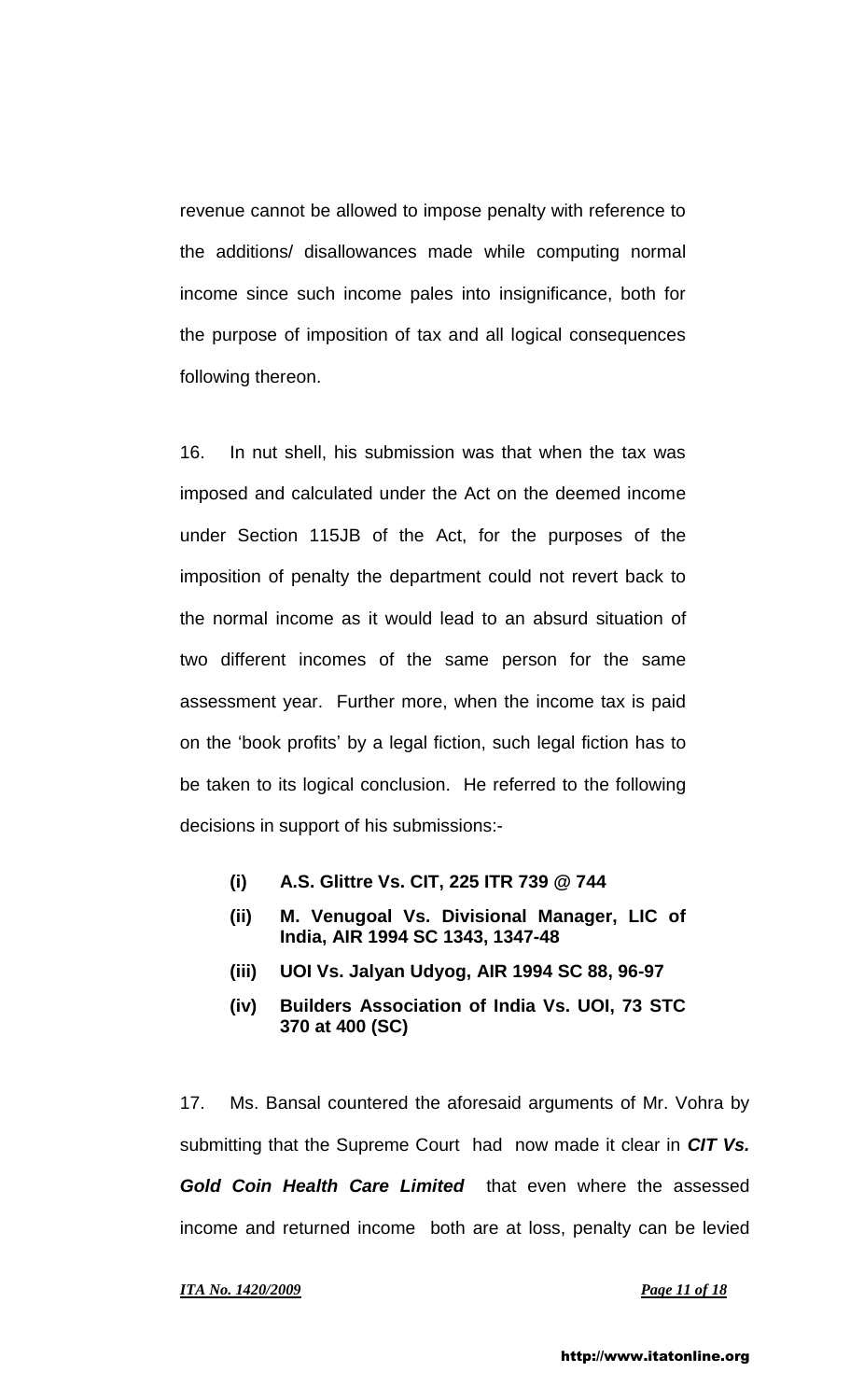under Section 271 (1) (c) of the Act. Her submission was that no restricted meaning can be given to the term "amount of tax sought to be evaded". Where the loss has been determined by the AO at a figure less than the returned income then it would amount to concealment of income and the tax on the said amount would be treated as the amount of tax sought to be evaded.

18. Ms. Bansal justified the penalty by arguing that as per the provisions of Section 115 JB of the Act where the book profit is determined at a figure higher than the returned figure, then the penalty could be levied, because as per the provisions of Section 115 JB (5) save as otherwise provided in this Section, all other provisions of the Act shall apply to the assessee and therefore, penalty is leviable with respect to book profits. CIT (A) has observed in para 2.6 of his order that as regards disallowance of depreciation of Rs. 32,51,906/- and disallowance of Rs. 3,030/- under Section 2 (24) (x), there is no need of adjudication because the same have not been considered while computing the income u/s 115 JB of the Act, it had been considered while computing loss under regular provisions of the Act and thereafter, (CIT (A) had considered merits of the case. Thus CIT (A) has not given any finding as to whether penalty could be levied on the income/loss as per the normal provisions of the Act when positive book profit is determined u/s 115JB of the Act.

*ITA No. 1420/2009 Page 12 of 18*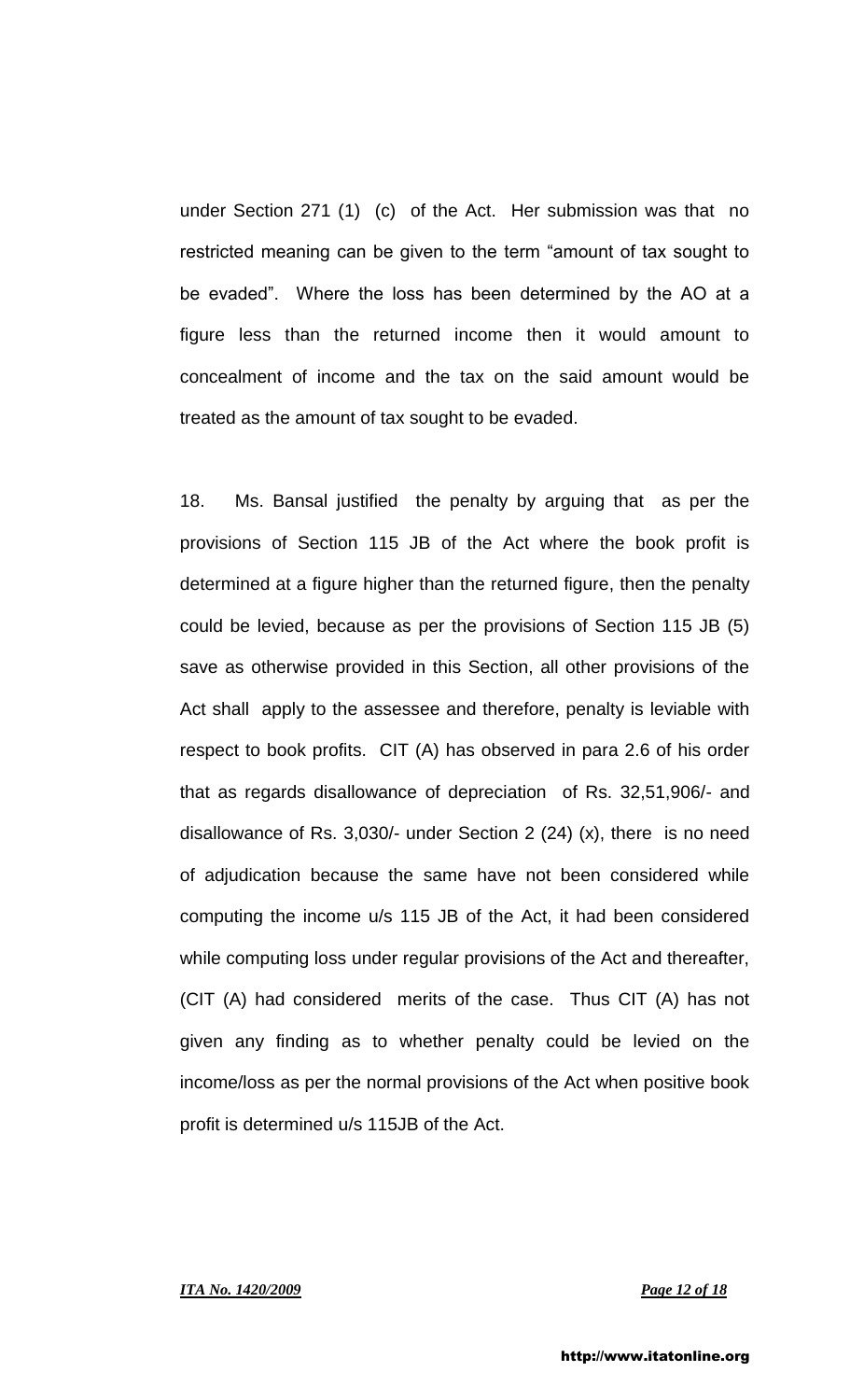19. However, it is to be stated that as per the scheme under Section 115JB, AO could not have made addition with respect to depreciation and disallowance under Section 2 (24) (x) because as per the judgment of Supreme Court I the case of **Apollo Tyres Limited( 255 ITR 273)** Balance Sheet prepared by the assessee as per Schedule VI of the Companies Act is sacrosanct, and the AO cannot tamper with the net profit declared in such Profit & Loss A/c. Therefore, AO could not have tampered with the figure of depreciation as claimed by the assessee as per the Companies Act, may be WDV method or straight line method or any other method.

20. We have considered the rival submissions. Judgment of the Supreme Court in *Gold Coin***'s** (supra) clarifies that even if there are losses in a particular year, penalty can be imposed as even in that situation there can be a tax evasion. As per Section 271 (1) (c), the penalty can be imposed when any person has concealed the particulars of his income or furnished incorrect particulars of the income. Once this condition is satisfied, quantum of penalty is to be levied as per clause (3) of Section 271 (1) ( c) which stipulates that the penalty shall not exceed three times " the amount of tax sought to be evaded". The expression "the amount of tax sought to be evaded" is clarified and explained in Explanation 4 thereto, as per which it has to have the effect of reducing the loss declared in the return or converting that loss into income. It is in this context that in *Gold* 

*ITA No. 1420/2009 Page 13 of 18*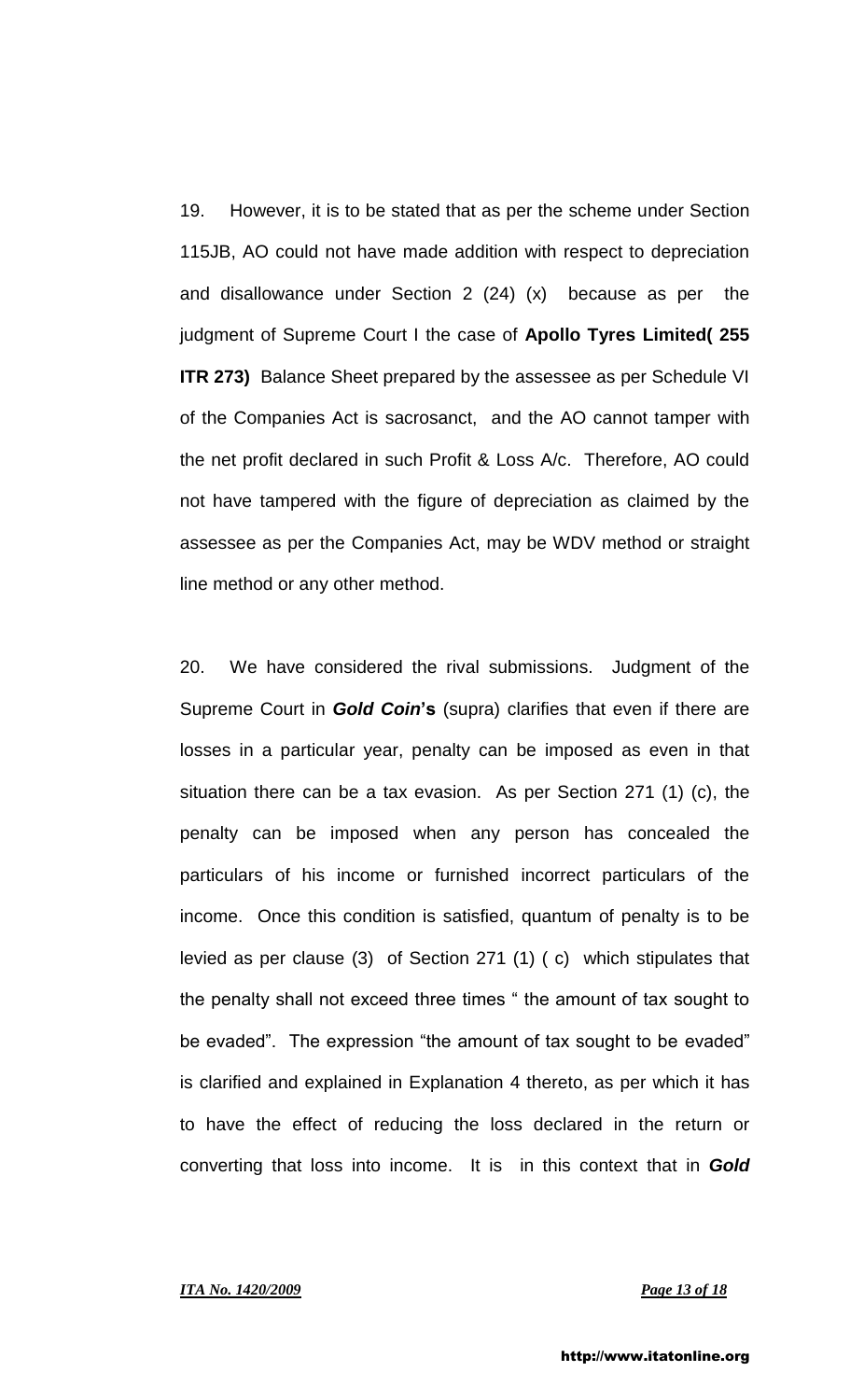**Coins** (supra) the Supreme Court explained the legal position as under:-

> "Reference to the Department Circular No. 204 dated 24.7.1976 reported in 1977 (110) ITR 21 (St.) has also substantial relevance. Same reads as follows:-

> New Explanation 4 defined "the amount of tax sought to be evaded'. According to the definition, this expression will ordinarily mean the difference between the tax on the total income assessed and the tax that would have been chargeable had such total income been reduced by the amount of income in respect of which particulars have been concealed. In a case, however, where on setting off the concealed income, against any loss incurred by the assessee under other head of income or brought forward from earlier years, the' total income is reduced to a figure lower than the concealed income or even to a minus figure, "the tax sought to be evaded' will mean the tax chargeable on the concealed income as if it were the total income. Another exception to the general definition of the expression "tax sought to be evaded" given earlier is a case to which Explanation 3 applies. Here, the tax sought to be evaded will be the tax chargeable on the entire total income assessed.

> A combined reading of the Committee"s recommendations and the Circular makes the position clear that Explanation 4 (a) to Section 271 (1) (c) intended to levy the penalty not only in a case where after addition of concealed income, a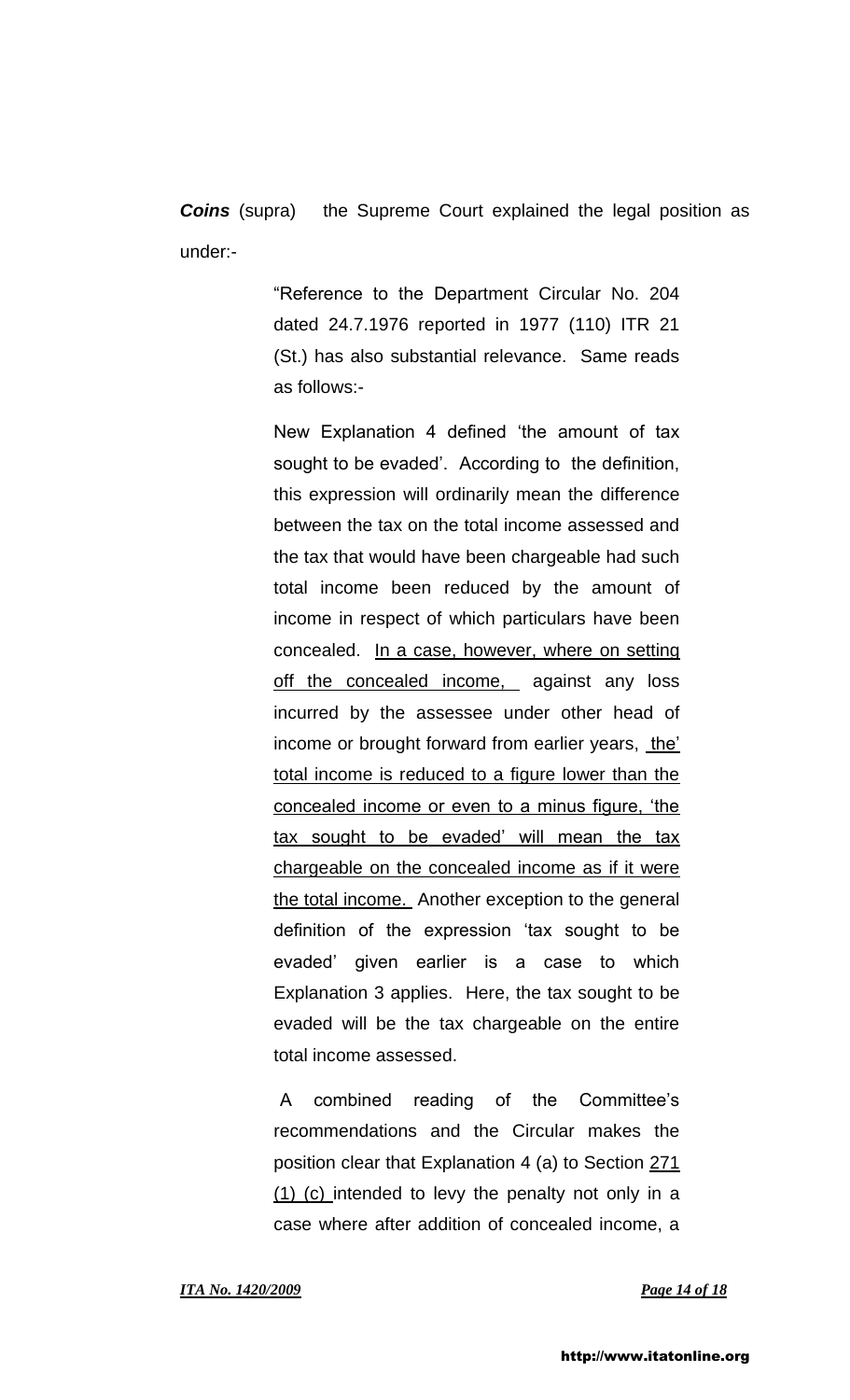loss returned, after assessment becomes positive income but also in a case where addition of concealed income reduces the returned loss and finally the assessed income is also a loss or a minus figure. Therefore, even during the period between 1.4.1976 to 1.4.2003 the position was that the penalty was leviable even in a case where addition of concealed income reduces the returned loss.

When the word "income" is read to include losses as held in Harprasad"s case (supra) it becomes crystal clear that even in a case where on account of addition of concealed income the returned loss stands reduced and even if the final assessed income is a loss, still penalty was leviable thereon even during the period 1.4.1976 to 1.4.2003. Even in the Circular dated 24.7.1976, referred to above, the position was clarified by Central Bureau of Direct Taxes (in short "CBDT"). It is stated that in a case where on setting off the concealed income against any loss incurred by the assessee under any other head of income or brought forward from earlier years, the total income is reduced to a figure lower than the concealed income or even to a minus figure the penalty would be imposable because in such a case "the tax sought to be evaded' will be tax chargeable on concealed income as if it is "total income".

21. The question, however, in the present case, would be, as to whether furnishing of such wrong particulars had any the effect on the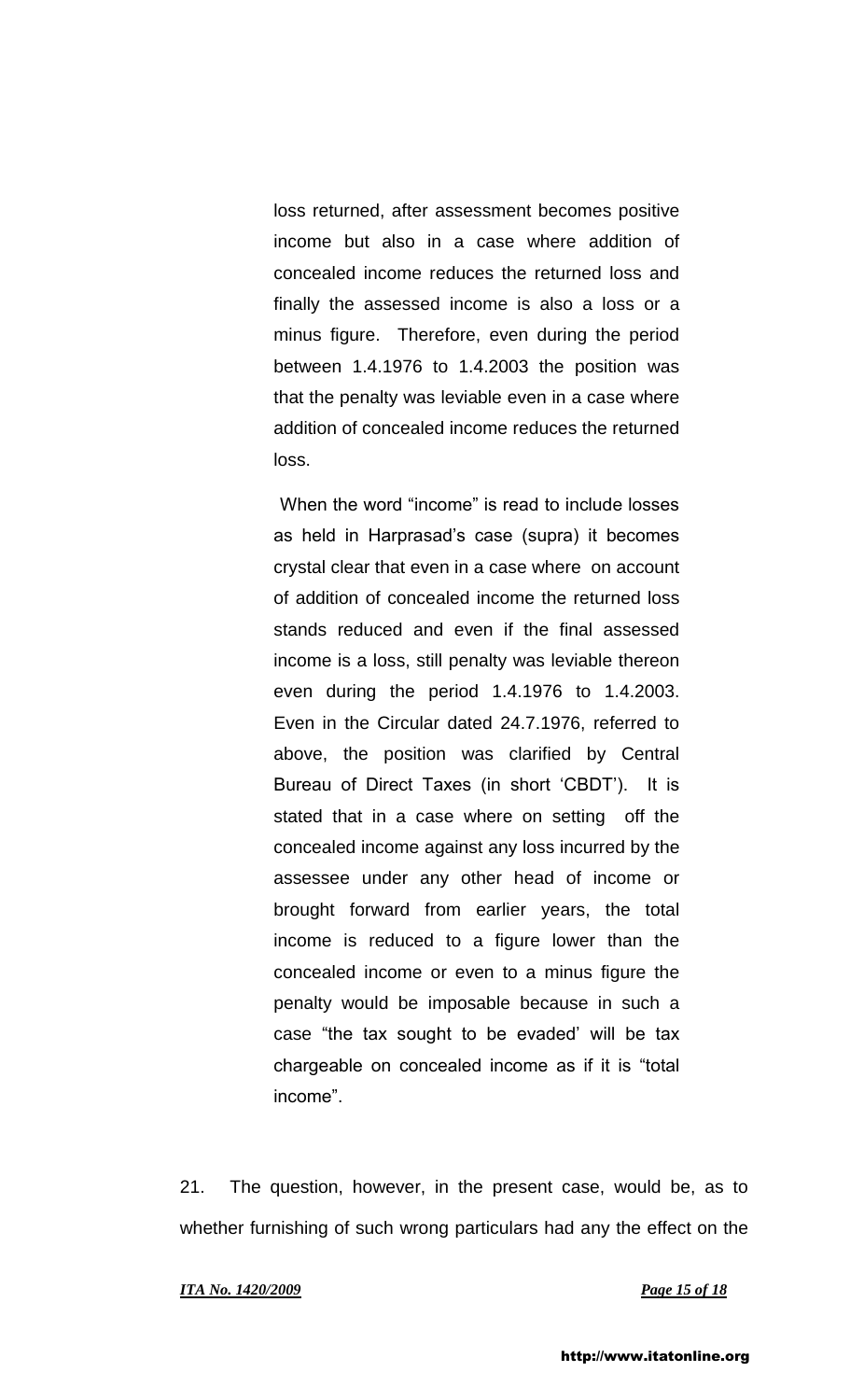amount of tax sought to be evaded. Under the scheme of the Act, the total income of the assessee is first computed under the normal provisions of the Act and tax payable on such total income is compared with the prescribed percentage of the "book profits" computed under section 115JB of the Act. The higher of the two amounts is regarded as total income and tax is payable with reference to such total income. If the tax payable under the normal provisions is higher, such amount is the total income of the assessee, otherwise, "book profits" are deemed as the total income of the appellant in terms of Section 115JB of the Act.

22. In the present case, the income computed as per the normal procedure was less than the income determined by legal fiction *namely* "book profits" under Section 115 JB of the Act. On the basis of normal provision, the income was assessed in the negative i.e. at a loss of Rs. 369521018. On the other hand, assessment under Section 115 JB of the Act resulted in calculation of profits at Rs. 40163180.

23. In view thereof, in conclusion, the assessment order records as follows:-

> "Assessed at Rs. 40163180 u/s 115 JB, being higher of two. Interest u/s 234B and 234C has been charged as per the provisions of Income Tax Act, 1961. Penalty proceedings u/s 271 (1) © of the Income Tax Act, 1961 have been initiated. Issue necessary forms."

*ITA No. 1420/2009 Page 16 of 18*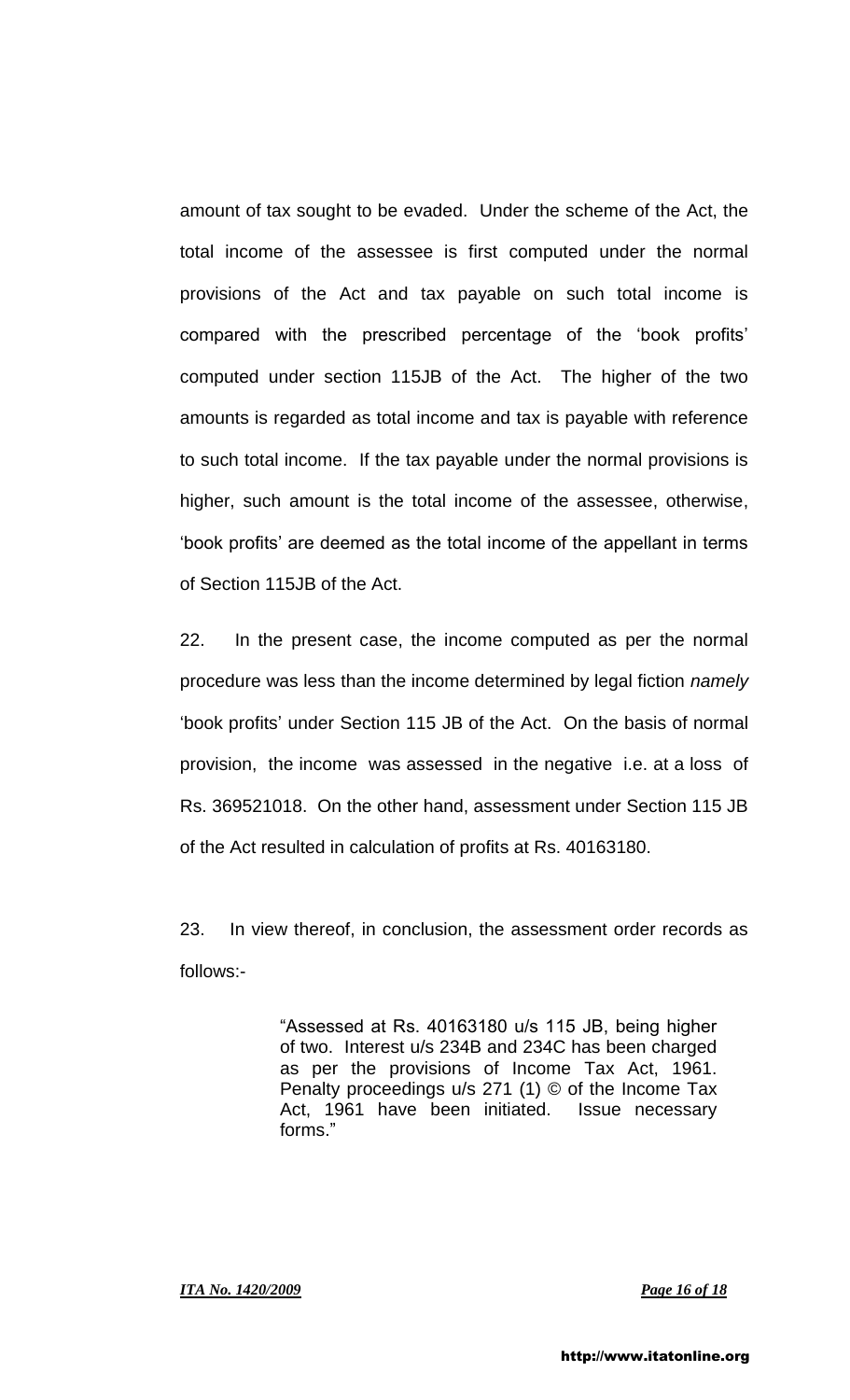24. The income of the assessee was thus assessed under Section 115 JB and not under the normal provisions. It is in this context that we have to see and examine the application of Explanation 4.

25. Judgment in the case of *Gold Coins (supra), obviously,* does not deal with such a situation. What is held by the Supreme Court in that case is that even if in the income tax return filed by the assessee losses are shown, penalty can still be imposed in a case where on setting off the concealed income against any loss incurred by the assessee under other head of income or brought forward from earlier years, the total income is reduced to a figure lower than the concealed income or even a minus figure. The court was of the opinion that "the tax sought to be evaded" will mean the tax chargeable not as if it were the total income. Once, we apply this rationale to Explanation 4 given by the Supreme Court, in the present case, it will be difficult to sustain the penalty proceedings. Reason is simple. No doubt, there was concealment but that had its repercussions only when the assessment was done under the normal procedure. The assessment as per the normal procedure was, however, not acted upon. On the contrary, it is the deemed income assessed under Section 115 JB of the Act which has become the basis of assessment as it was higher of the two. Tax is thus paid on the income assessed under Section 115 JB of the Act. Hence, when the computation was made under Section 115 JB of the Act, the aforesaid concealment had no role to play and was totally

*<i>ITA No. 1420/2009* Page 17 of 18